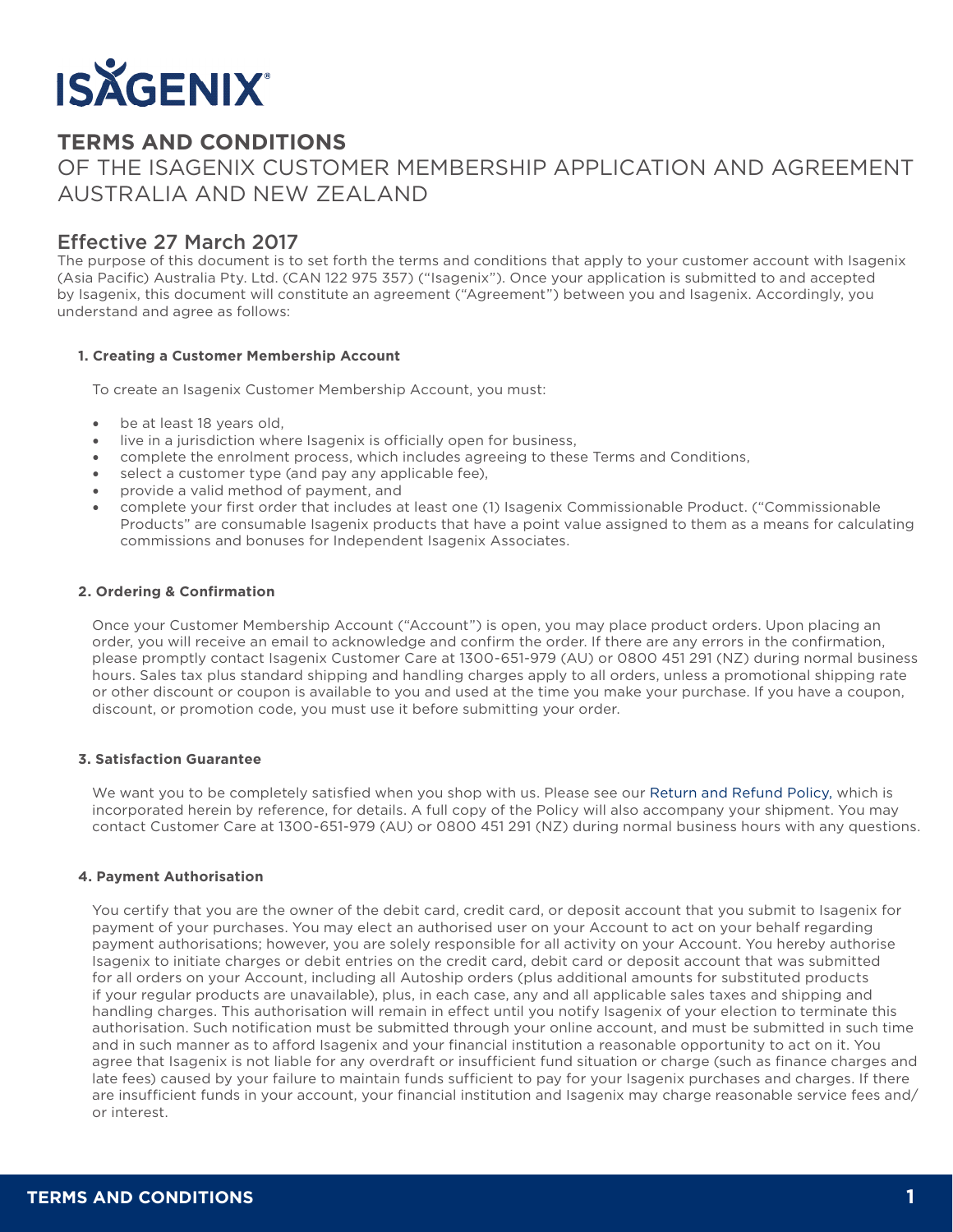

The term of this Agreement is one (1) year and will automatically renew on each anniversary date unless sooner terminated (a) by you by providing written notice to Isagenix following the procedures set forth in Section 7, *Termination Rights,* or (b) by Isagenix.

#### **6. Automatic Renewal Fees for Membership Account**

Your account renews annually at the fee rate applicable to your Customer Type, plus applicable sales tax. The renewal fee amount is based on your Customer Type at the time of renewal, regardless of whether you paid a fee upon creating your Account. Automatic Renewal Charge: As a convenience, if you place an order within 90 days before your renewal date and pay with your personal credit card, Isagenix will automatically renew your Account by charging the applicable renewal fee (plus taxes) to the same credit card, provided it remains the current method of payment on file, approximately 5-7 days prior to your renewal date. If you do not wish to participate in this automatic renewal, you may opt out by contacting Customer Care at 1300-651-979 (AU) or 0800 451 291 (NZ). (Fees are subject to change upon prior notice to you. You will have the opportunity to terminate your Account before any such fee change takes effect.)

#### **7. Termination Rights**

You may terminate your Account and Agreement at any time for any reason by submitting a written termination notice to Isagenix in one of the following ways: mail/courier addressed to Isagenix (Asia Pacific) Australia Pty. Ltd., Attn: Account Requests, Level 2, 85 Waterloo Road, Macquarie Park, NSW 2113 or mail from your email address on file with Isagenix to AccountRequests@IsagenixCorp.com. The written notice must bear your signature (unless sent via email from your email address on file with Isagenix), printed name, address, and Isagenix Customer Account or ID number.

Isagenix reserves the right to terminate your Account and the Agreement at any time for any reason upon providing thirty (30) day' written notice. If you breach any term of the Agreement, Isagenix may terminate the Agreement upon giving you seven (7) days' written notice.

Your Membership will be terminated automatically by Isagenix if you have not made any purchases of Commissionable Products for a period of twelve (12) consecutive months.

#### **8. Isagenix Autoship Program**

As a convenience, you may participate in our optional Autoship program where Isagenix will conveniently deliver your selected Isagenix products on a recurring schedule approximately every four (4) weeks. (You can select the products and the monthly processing date for your Autoship Order.) You must select at least one Commissionable Product if you want to set up an Autoship order, but there is no minimum purchase requirement and no requirement to set up an Autoship order. You can choose from a wide variety of pre-selected product packs or combine any variation of individual products to suit your needs. By participating, you understand that shipments of the products you have ordered will occur without any further action by you. You understand there will be approximately a one (1) month interval between each shipment. You are the only person who is authorised to establish, cancel, or change your participation in the Autoship program or to authorize others to do so on your behalf. You may change Autoship product selections online through your Isagenix online account. If you are unable to access your Isagenix online account, you may contact Isagenix Customer Care at 1300-651-979 (AU) or 0800 451 291 (NZ) during normal business hours for assistance. Requested product selection changes must be received by Isagenix at least one (1) business day in advance of the scheduled processing date for your Autoship order or the changes will not be implemented until the following month.

You may cancel your Autoship participation at any time by notifying Isagenix by email at CustomerServiceANZ@IsagenixCorp.com, by phone at 1300-651-979 (AU) or 0800 451 291 (NZ), or by other means that may be established by Isagenix. Until you notify Isagenix of cancellation, your participation in the Autoship program will continue. Notice of cancellation must be received by Isagenix at least one (1) business day prior to your monthly Autoship processing date; otherwise, cancellation will not become effective until the following month.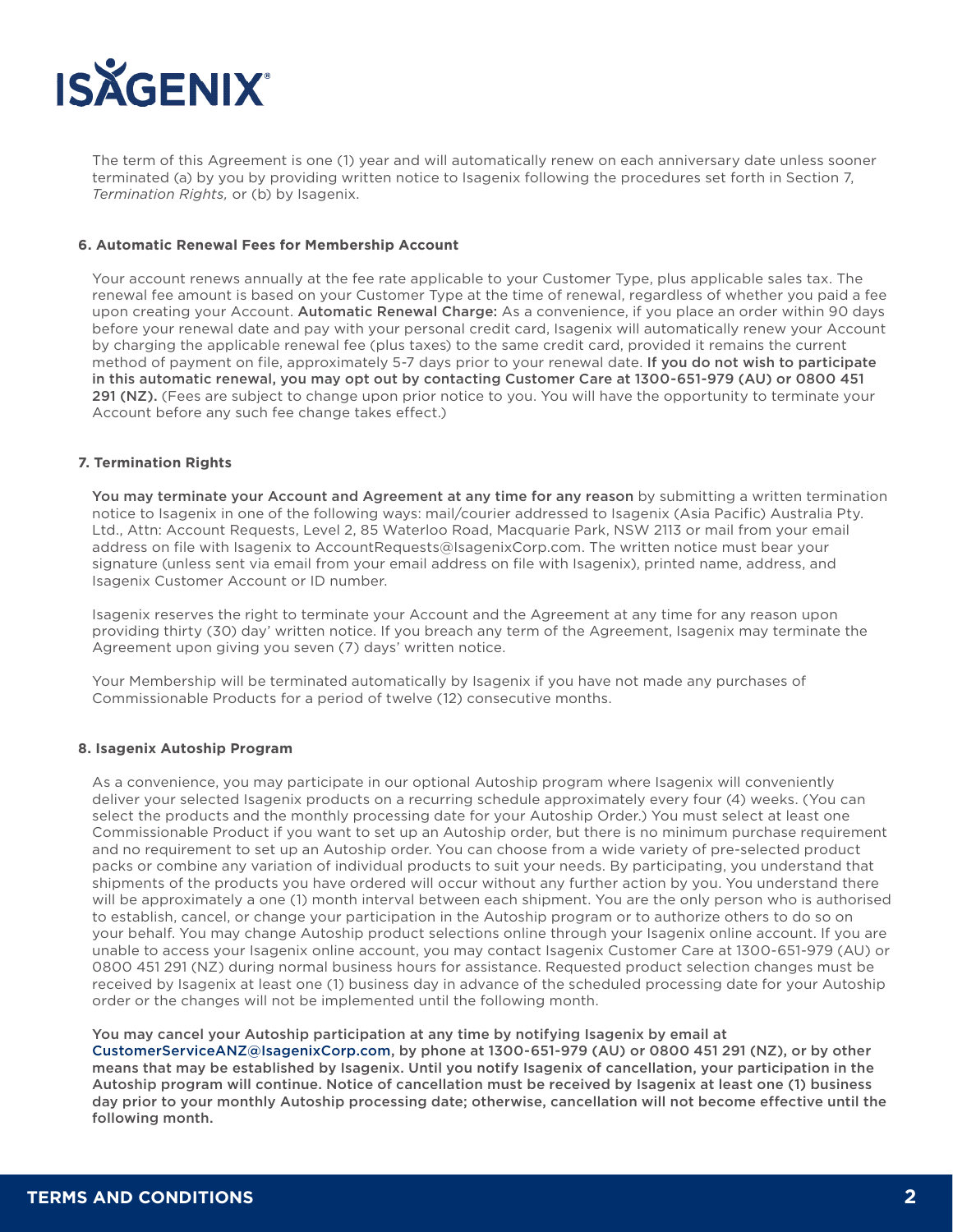

#### **9. Personal Information**

You understand and acknowledge that you are subject to the Isagenix Privacy Policy found here or at Isagenix. com, which is incorporated herein as part of these Terms and Conditions. Further, you acknowledge that you have read and understand the Privacy Policy, and consent to the use of any personal information that you provide subject to the terms of this Agreement and the Privacy Policy.

The personal data disclosed in establishing your Account as well as personal data collected in fulfilling our obligations is necessary for Isagenix to operate and coordinate our distribution network and carry out our obligations under this and other agreements. The data collected is used by Isagenix's internal and external departments taking part in the operation and management of the distribution network. Accordingly, you consent to the disclosure of your name, telephone number(s), fax number, and/or e-mail address(es), shipping address(es) and other contact information listed on your application or as updated, and information regarding your Isagenix purchases (excluding payment card/account information), to Isagenix's internal departments, external service providers, Enrolling Sponsor, Placement Sponsor, and Support Team. (Definitions of Enrolling Sponsor, Placement Sponsor, and Support Team, and additional related details, are found in the Isagenix Policies and Procedures available at www.isagenix.com.) You agree that Isagenix or a party acting on its behalf may contact you by telephone using automated technology (e.g., an auto-dialer or pre-recorded messaging), text messaging, and email, and you consent and agree to being contacted in this manner at the telephone and fax number(s) and email address(es) that you provide. Your carrier's standard rates will apply for calls and text messages.

If you wish to opt out of promotional emails, you can unsubscribe from our promotional email list by following the unsubscribe options in the promotional email itself or by going to your Isagenix online account to manage your subscriptions and deselect the types of information you do not wish to receive. You will continue to receive emails regarding business related transactions regardless of the email subscriptions that are chosen. If you wish to opt out of promotional calls or texts, you may do so by going to your Account to manage your subscriptions and deselect the types of information you do not want to receive. You may opt out of promotional telephone calls by simply requesting to be placed on our do not contact list. You may opt out of texts or calls by contacting Customer Care at 1300-651-979 (AU) or 0800 451 291 (NZ). You acknowledge that you are not required to consent to receive promotional, emails, texts or calls as a condition of being a Customer.

BY SUBMITTING THIS APPLICATION, YOU AUTHORIZE ISAGENIX, ITS AFFILIATES, INDEPENDENT ASSOCIATES, AND REPRESENTATIVES, TO CONTACT YOU BY PHONE, FAX, MAIL, AND EMAIL CONCERNING ISAGENIX RELATED MATTERS.

#### **10. Use of Name, Likeness, Image, and/or Testimonials for Promotional Purposes**

By creating an Isagenix Customer Membership Account, you authorize and consent to Isagenix's use of your name, likeness, image, and/or testimonials in connection with selling, advertising, marketing, publicizing, or otherwise promoting Isagenix products, events, or opportunity, on a worldwide basis and through any type of media, without remuneration or other consideration being paid to you. Your consent under this Section survives the termination of this agreement and your relationship with Isagenix.

#### **11.Products are for Personal Use Only and May Not be Resold**

As a Customer you are granted the right to purchase Isagenix products at discounted prices. Your product purchases must be for your own personal use or the use of your Immediate Household only, and you agree that you will not resell or otherwise provide Isagenix products to others. ("Immediate Household" means your spouse and dependent children living in the same house as you.) You agree that you will not offer, display or sell, or facilitate the offering, displaying or selling of Isagenix products in any manner, either directly or indirectly through any intermediary or instrumentality, including online auction websites, such as eBay or Amazon, e-commerce websites, retail websites, bazaars, flea markets, and so on. These obligations and prohibitions continue even after any termination or cancellation of your relationship with Isagenix. If you are not satisfied with a product, please contact us for information regarding refunds.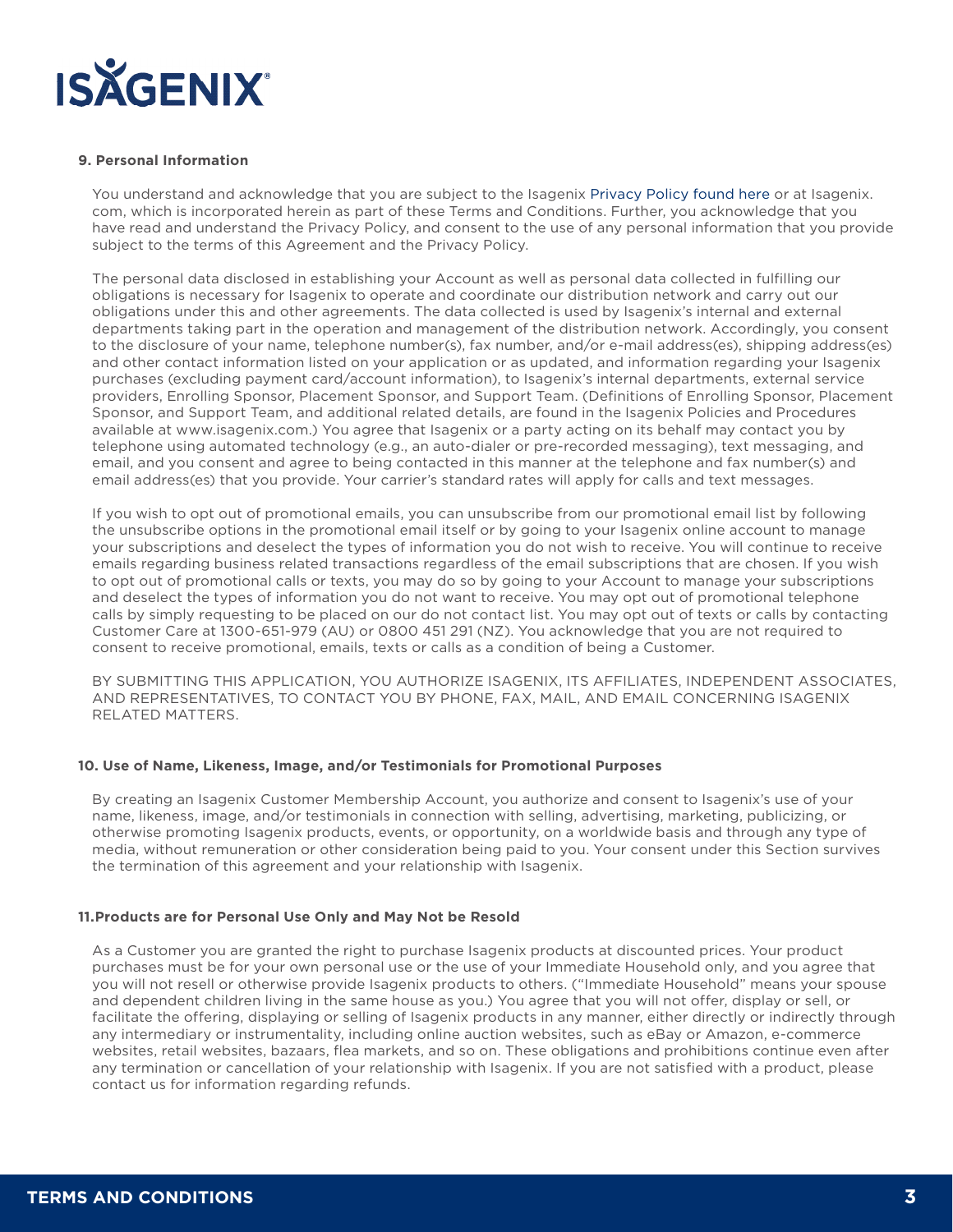

## **12. Sponsoring**

You understand that as a Customer, you cannot sponsor others as Isagenix Independent Associates or customers, and you are not entitled to participate in the Isagenix Team Compensation Plan. If you wish to participate in the Compensation Plan, you must complete all applicable requirements and complete an Isagenix Independent Associate Application and Agreement and submit to Isagenix through your Isagenix online account or by other means that may be established by Isagenix. If you do become an Isagenix Independent Associate, Isagenix will maintain your original ID number and genealogy position under your Enrolling Sponsor. You will also be eligible to purchase Isagenix products according to your selected Customer Type. (Please note that if you establish a Customer Account only, you may choose to participate in the Isagenix Product Introduction Rewards Program. This program allows Customers to earn rewards towards future product purchases by introducing others to Isagenix who then purchase qualifying product packs. Details and additional information can be found at https:// www.isagenix.com/https://cdn.isagenix.com/fos/A/7/3/{A731DAFD-00B5-481B-A628-C7C18767039D}\_003.pdf.

#### **13. Limitations on Number of Isagenix Membership Accounts**

Only one Isagenix Customer and/or Independent Associate account is allowed per person. A married couple, including common law couples, (collectively "Spouse(s)"), may create a joint Account. Spouses who wish to have separate accounts must each create their own account and must be placed in the same Line of Sponsorship. (Please contact Isagenix Compliance at ComplianceANZ@IsagenixCorp.com with any questions.) Once your Account is created, you may not change your Enrolling Sponsor or Placement Sponsor other than as allowed by Isagenix policies. (A Customer may change Support Teams by contacting Isagenix Compliance at ComplianceANZ@IsagenixCorp.com to terminate his/her Account and Agreement and waiting for a period of six (6) full calendar months or by going inactive (i.e., not placing any orders, not operating any Isagenix account, etc.) for a period of six (6) full calendar months. Following the six (6) month period of inactivity, the Customer may reapply under a new Enrolling Sponsor as a Customer and/or as an Isagenix Independent Associate by submitting the relevant new applications to Isagenix and complying with all other requirements.

#### **14. No Assignment by Customer**

You may not transfer or assign your Customer Position or delegate any rights or duties under this Agreement without the prior written consent of Isagenix. Any attempt to transfer or make such assignment or delegation without prior written consent of Isagenix is ineffective and void ab initio. Isagenix has the right to transfer or assign any or all of its rights and to delegate any or all of its duties under this Agreement without consent or notice.

## **15. Dispute Resolution / Confidential Arbitration**

**(a)** ANY CONTROVERSY OR CLAIM ARISING OUT OF, OR RELATING TO, THE CUSTOMER MEMBERSHIP APPLICATION AND AGREEMENT, INCLUDING THESE TERMS AND CONDITIONS, OR THE BREACH THEREOF, SHALL BE SETTLED BY CONFIDENTIAL ARBITRATION ADMINISTERED BY THE AUSTRALIAN CENTRE FOR INTERNATIONAL COMMERCIAL ARBITRATION (AU) OR THE NEW ZEALAND INTERNATIONAL ARBIRATION CENTRE (NZ) EACH UNDER ITS COMMERCIAL ARBITRATION RULES, AND JUDGMENT ON THE AWARD RENDERED BY THE ARBITRATOR MAY BE ENTERED IN ANY COURT HAVING JURISDICTION THEREOF. IF YOU FILE A CLAIM OR COUNTERCLAIM AGAINST ISAGENIX, YOU MAY ONLY DO SO ON AN INDIVIDUAL BASIS AND NOT WITH ANY OTHER INDIVIDUAL OR AS PART OF A CLASS ACTION. YOU WAIVE ALL RIGHTS TO TRIAL BY JURY OR TO ANY COURT. All Australian arbitration proceedings shall be held in Sydney, Australia and all New Zealand arbitration proceedings shall be held in the city of Auckland, New Zealand(, unless the laws of the jurisdiction where you reside expressly require the application of its laws, in which case the arbitration shall be held in the capital of that jurisdiction. At least one arbitrator shall be an attorney at law experienced in business law transactions and network marketing. Neither the parties nor the arbitrator(s) may disclose the existence, content, or results of any arbitration without the prior written consent of both parties. Judgment on any award rendered by the arbitrator(s) may be entered in any court having jurisdiction. Each party to the arbitration shall be responsible for its own costs and expenses, including legal and filing fees; provided, however, that the arbitrator will have discretion to award legal fees and other costs to the prevailing party. The decision of the arbitrator shall be final and binding on the parties. This agreement to arbitrate shall survive any termination or expiration of your relationship with Isagenix.